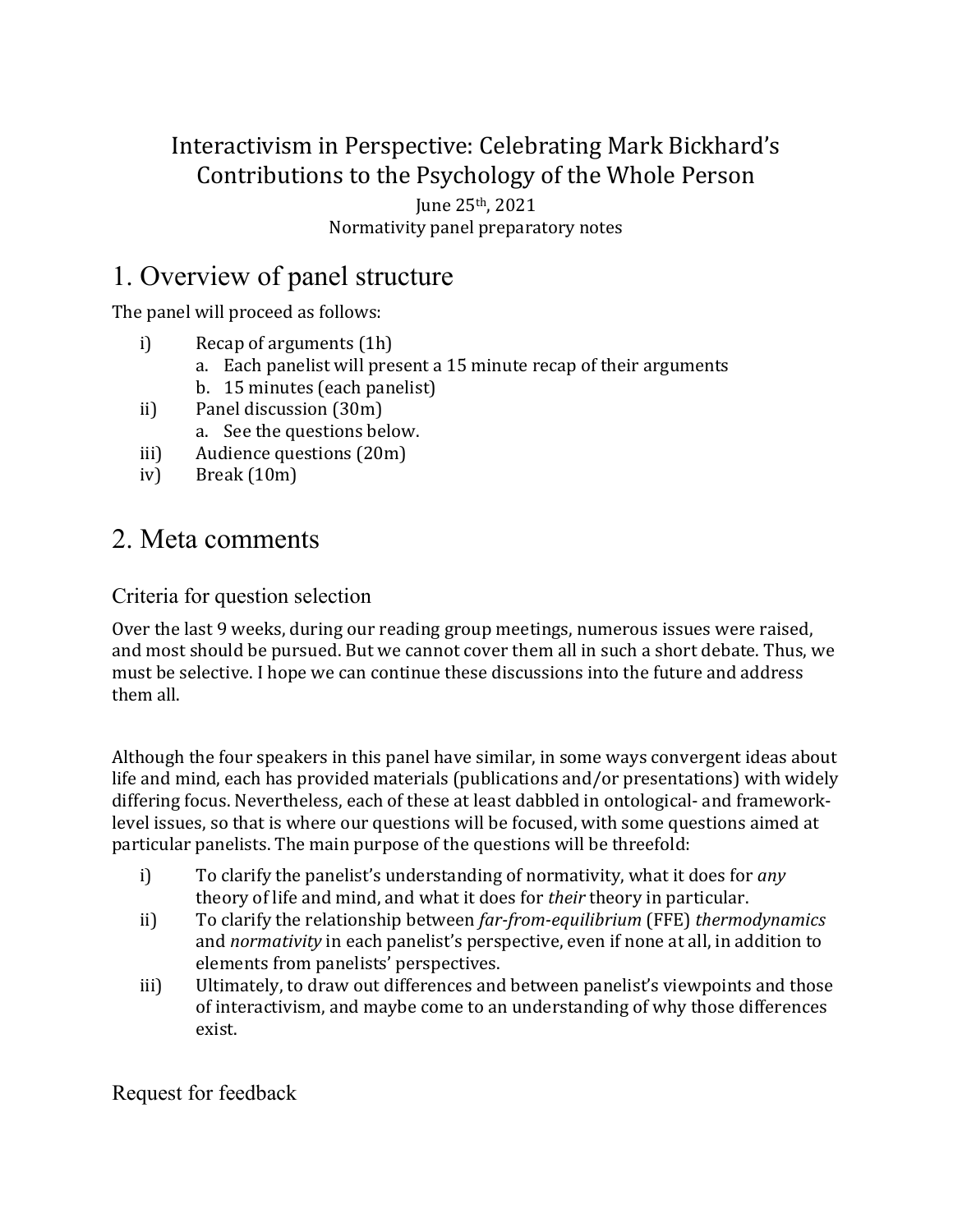If you think there are issues of greater import than those presented below, or if you think these questions make incorrect assumptions about your work, please let me know, and we can revise the questions before the conference.

## Structuring the discussion

For each question, each panelist will present their *answer*, and once all four answers have been presented, I will ask for *comments* (and/or questions) from panelists. Due to time constraints, we can only allow only **one** comment and a *reply* from whomever the comment was directed to. Thus, for each question, the order of events will be the following:

```
Q_1: answers_{1,2,3,4} \rightarrow comment_1 \rightarrow answer_1 \rightarrow comment_2 \rightarrow answer_2 \rightarrow \cdotsQ_2: answers<sub>1,2,3,4</sub> \rightarrow comment<sub>1</sub> \rightarrow answer<sub>1</sub> \rightarrow comment<sub>2</sub> \rightarrow answer<sub>2</sub> \rightarrow …
Q_3: answers<sub>1,2,3,4</sub> \rightarrow comment<sub>1</sub> \rightarrow answer<sub>1</sub> \rightarrow comment<sub>2</sub> \rightarrow answer<sub>2</sub> \rightarrow ...
```
To flag interest in commenting, write Q-*name* where *name* is the person whose answer you want to address in the chat. Generally, this will be first come first serve, so if you are the first to write Q-Bickhard, for instance, then you will get the question to Bickhard. This will be the rule unless someone wants to ask a question who has not yet spoken.

As with all things in life, there will be some degree of flexibility where warranted.

# 3. Questions for the panel discussion

- 1. What role does normativity play in your theory of life and mind (or that to which you subscribe)?
	- a. How much weight does it carry and what role does it play when developing ontologies and models for other aspects of life and mind?
	- b. What role *should* normativity play in *any* theory of life and mind?
	- c. Is normativity *just* an ascription made by an observer?
		- i. If so, why ascribe normativity at all?
		- ii. What accounts for the observer's ascriptions? Why do they ascribe function and disfunction, good and bad, etc.?
- 2. In your theory (or that to which you ascribe) what is the relationship between normativity generally (and normative *function* in particular) and far-from-equilibrium (FFE) thermodynamics (if any)?
	- a. If FFE thermodynamics are not key to explaining normativity in your theory, what is the relationship (if any) between FFE thermodynamics and whatever you take *to be* key?
	- b. I am particularly interested in the relationships between normativity, FFE thermodynamics, and/or the concepts of *closure*, *autonomy*, and *constraint*. (See the quotes from panelist's papers below in the *notes* section). How do these concepts play out or not in your theory, and do any of them play too much or too little a role in the other panelists' theories?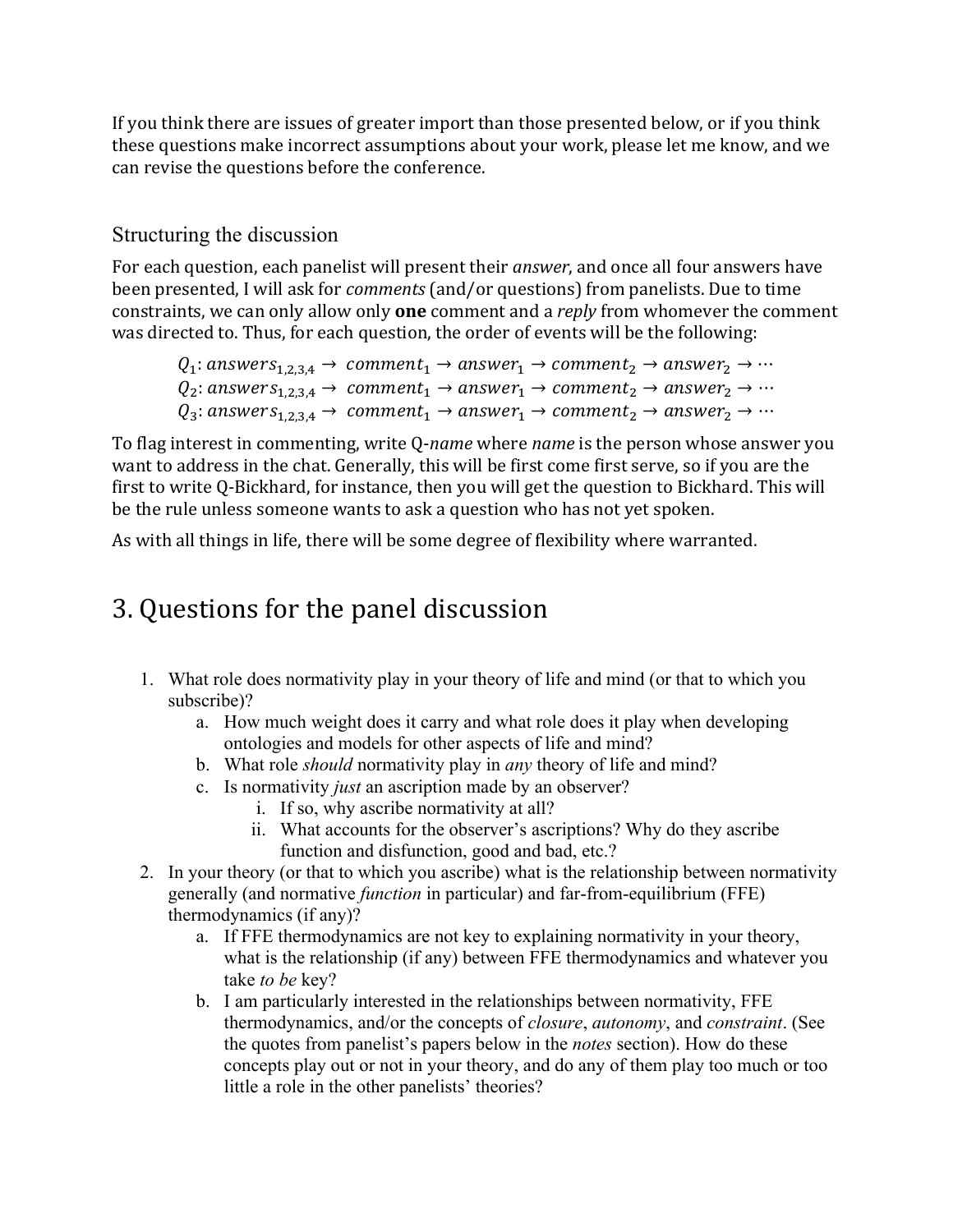- 3. What do you consider to be a major problem for any theory of normativity which is still unresolved in the following ways?
	- a. By the "consensus" or "mainstream" of philosophy, cognitive science, and psychology, but you believe your theory either contributes to resolving or has resolved. And/or…
	- b. By any theory, including your own.

### **Notes**

(These are mainly for question 2.) The following are outtakes from each author's paper with information (that looks to me to be) about their view on normativity. Each seems to feature something different, but issues of thermodynamics, constraint, and autonomy come up often along with other concepts like indeterminacy and regulation.

### Moreno & Mossio 2015 Chapter 1

 $\mathcal{U}$ What are constraints? In contrast to physical fundamental equations, constraints are local and contingent causes, exerted by specific structures or processes, which reduce the degrees of freedom of the system on which they act (Pattee 1972). As additional causes, they simplify (or change) the description of the system, contributing to providing an adequate explanation of its behaviour, which might otherwise be under-determined or wrongly determined. In describing physical and chemical systems, two main features of the explanatory role of constraints should be emphasised. Firstly, constraints are usually introduced as external determinations (boundary conditions, parameters, restrictions on the configuration space, etc.), which means that they contribute to determining the behaviour and dynamics of a system, even though their existence does not depend on the dynamics upon which they act (Umerez 1994; Juarrero 1999; Umerez and Mossio 2013). To take a simple example, an inclined plane acts as a constraint on the dynamics of a ball resting on it, whereas the constrained dynamics do not exert a causal role in the production and existence of the plane itself. Secondly, in those cases in which some constraints are produced within the system being described, the causal relations between these constraints are usually oriented, in the sense that each constraint may possibly play a role in generating another constraint in the system, although no mutual dependence is realised.

…

As autonomous systems, biological systems do not realise some sort of "process loop" determined by a set of externally determined boundary conditions; rather, they act on the thermodynamic flow to maintain the network of constraints, which are organised as a mutually dependent network. Hence, the organisation that realises closure is the organisation of the constraints, and not that of the processes and reactions. What is lacking in Varela's account of closure is, we hold, the (explicit) theoretical distinction between processes and constraints, and the related ascription of closure to the organisation of constraints.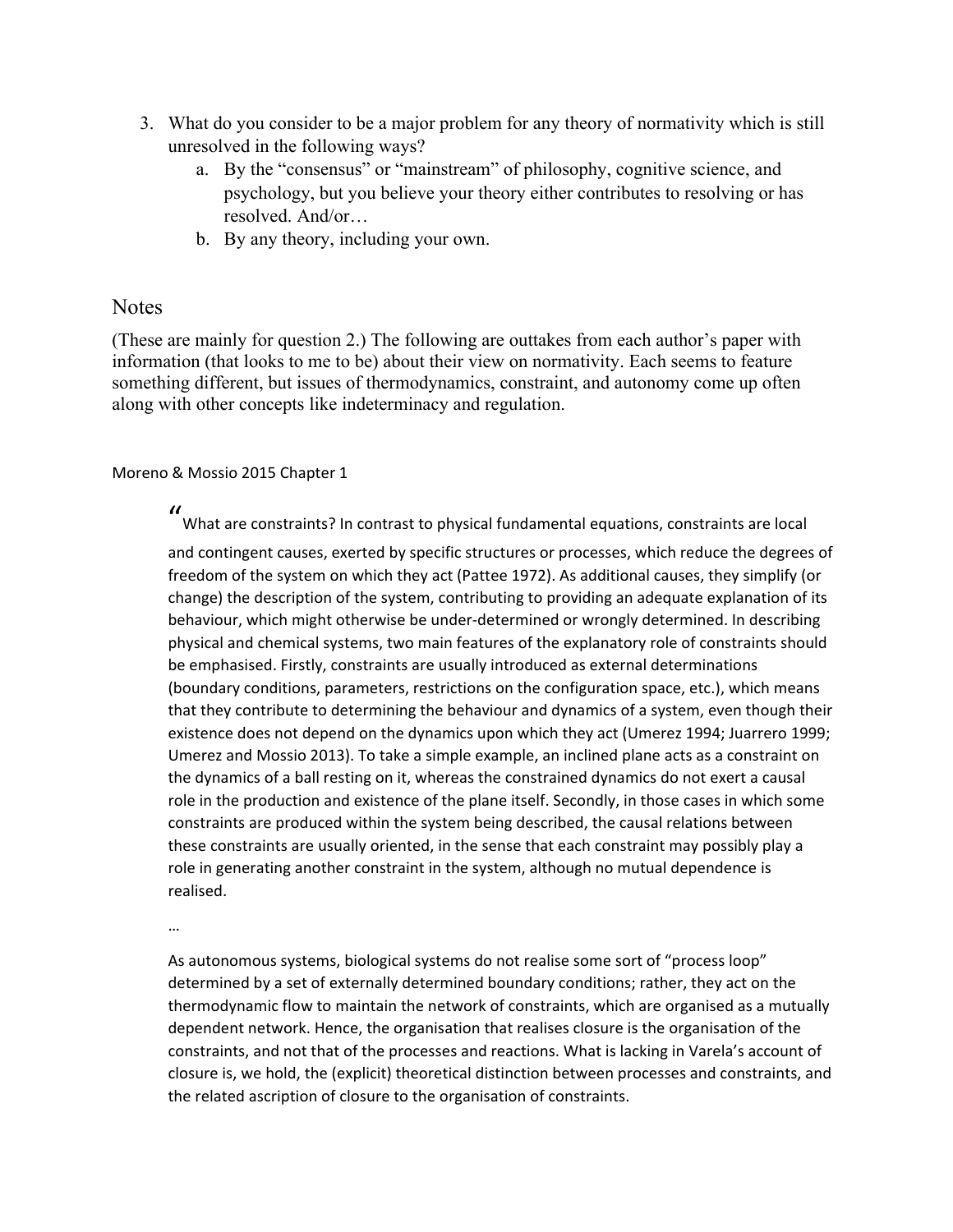It is worth noting again that, as Varela himself has repeatedly clarified, closure (and autonomy) is by no means meant to signify the "independence" of the system vis-a-vis the external environment. On the contrary, as (Bourgine and Varela 1992) themselves explain, closure goes hand in hand with interactive openness, i.e. the fact that the system is structurally coupled with the environment, with which it exchanges matter, energy, and information. In our account, we ground this crucial point through the distinction between constraints and processes: while biological systems are (by hypothesis) closed at the level of constraints, they are undoubtedly open at the level of the processes, which occur in the thermodynamic flow. Autonomous systems are then, in this view, organisationally closed and thermodynamically open.

 $\boldsymbol{\eta}$ 

#### Moreno & Mossio 2015 Chapter 3

"

Since the activity of the system S contributes, by exerting a constraint on its surroundings, to the maintenance of some of the conditions required for its own existence, the question "Why does S exist?" can be legitimately answered by "Because it does Y". This justifies explaining the existence (again, in the specific sense of its maintenance over time) of a system in "teleological" terms by referring to its causal effects.

On the other hand, self-maintenance grounds normativity. The activity of a self-maintaining system has an intrinsic relevance for itself, to the extent that its very existence depends on the constraints exerted through its own activity. Such intrinsic relevance generates a naturalised criterion for determining what norms the system is supposed to follow: the system must behave in a specific way, otherwise it would cease to exist. Accordingly, the activity of the system becomes its own norm or, more precisely, its conditions of existence are the intrinsic and naturalised norms of its own activity.

Note that, so far, we have been generally referring to self-maintenance, and not closure. Hence, we acknowledge that the grounding of the teleological and normative dimensions goes beyond the biological domain, and includes some kinds of physical and chemical self-maintaining systems.

…

One may object that, if self-maintenance as such provides the relevant grounding for teleology and normativity, then the OA should allow functions to be ascribed to physical dissipative systems. But of course, this implication seems unsatisfactory since, usually, no one ascribes functions to physical systems. Hence – the objection could continue – the OA clearly fails to restrict functions to the relevant kind of systems, just as dispositional approaches do. To this objection, we reply by formulating the second claim of the OA, according to which selfmaintenance is a necessary but not sufficient condition for grounding functions in a naturalised way. Functions emerge when the self-maintenance is realised in the specific form of closure.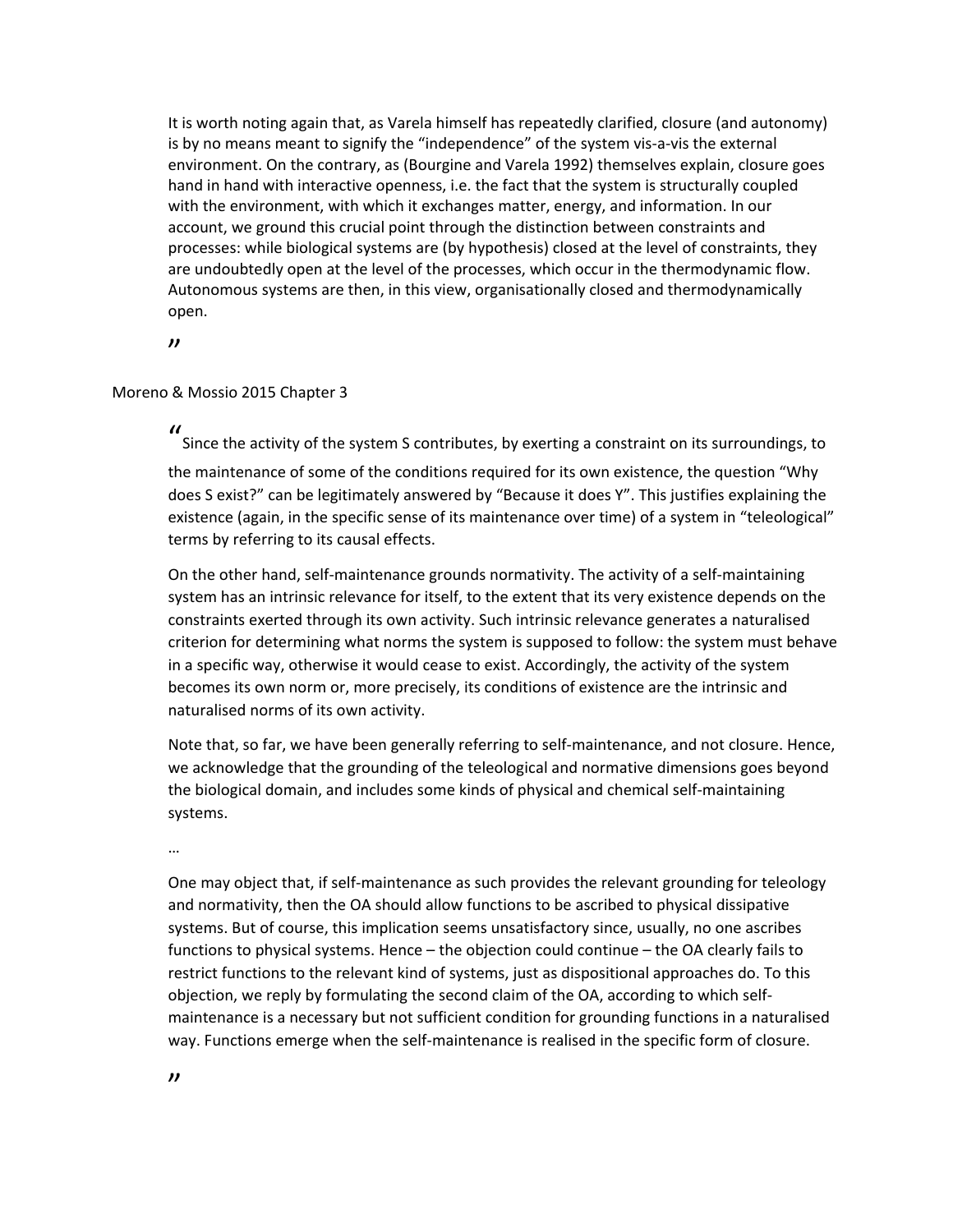#### Froese & Taguchi

 $\prime$ 

But even in the case of real living beings, it only makes sense to claim that their meaningful perspective is grounded in their precarious existence if we accept, as Jonas [35] proposed, that their being is their own doing. An organism actively brings about its own physical existence, and it is this internal relationship between doing and being that makes the organism a being that is concerned with what it is doing, in particular with its continued self-preservation [36]. Of course, this is just an initial sketch and more has to be said about how the enactive approach could account for norms that are not related to the organism's need to avoid dying [37,38], for instance by developing detailed accounts of additional processes of self-generation that are hierarchically decoupled from metabolism [23]. Nevertheless, a fundamental worry would remain: to what extent are we justified in claiming that the organism's being is something actively done, rather than merely passively undergone, if all of its unfolding processes are completely prespecified by a deterministic universe? Such a universe is not compatible with Jonas' characterization of life as "needful freedom" [20]. A precarious existence may be necessary for a meaningful perspective, but so is the freedom to make a genuine difference with respect to the needs of this existence.

…

Particularly fitting candidates for studying this intertwining of the subjective and the objective would be natural phenomena that are physically incomplete systems and whose activity is causally underdetermined by preceding physical events inside and outside of the system. A good starting point might actually be to reconsider the autopoietic system: metabolic self-production entails a self-reference at the core of its being such that it is never fully self-coinciding at any one moment in time, and this intrinsic circularity makes it formally equivalent to an incomplete system [61]. However, we would have to overcome the determinism assumed by current models of autopoiesis.

Note that nondeterminism is not the same as randomness, as randomness can be generated in a deterministic manner, e.g. by using a look-up table containing random numbers [62]. Moreover, non-deterministic behavior can still have some structure over time, albeit a kind of structure that is only temporarily constrained but never fully determined by preceding physical state. To make room for such nondeterministic behavior, the overarching system that contains the autopoietic system cannot be a completely deterministic system, either, which seems to rule out the possibility of using standard computational simulation. Making this room also seems to rule out the idea that nature is causally closed and that it will bottom out at some smallest physical scale, and instead suggests that nature is nonergodic [63] and groundless [64].

We therefore require a concept of nature that is incomplete in a deeper way than simply lacking evidence of mental content or a mark of the subjective. We must give up the idea of the causal closure of the universe and accept incompleteness and indeterminacy as essential properties of nature in order to make room for the subjective in the objective.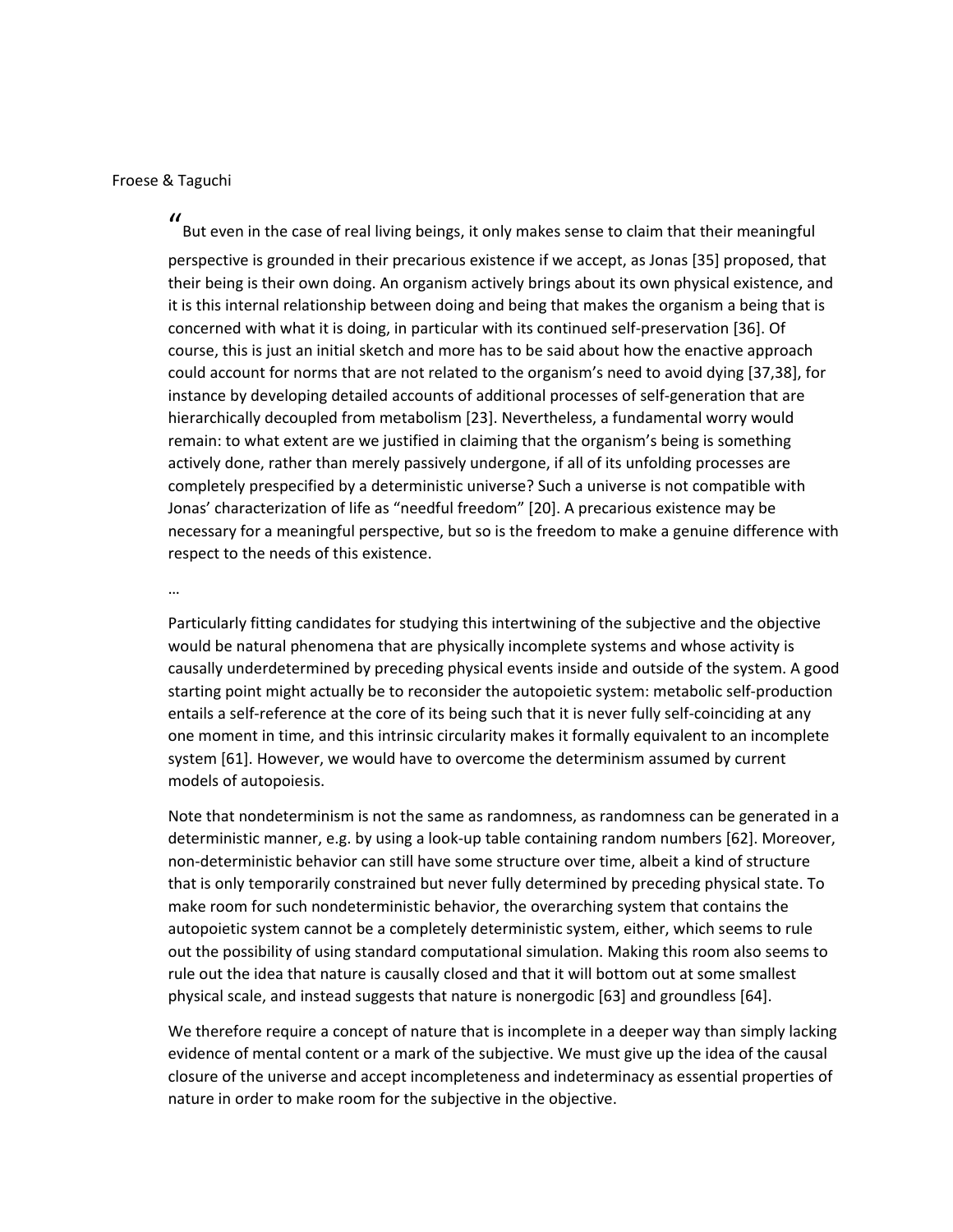#### Deacon, Srivastava, & Bacigalupi 2014

 $\mathcal{U}$ Regulation and constraint are related concepts in that regulation involves the differential imposition and/or removal of constraints affecting some process so that it develops toward or away from some target state. But, constraints are function-neutral restrictions on dynamical and structural variations, whereas regulation is necessarily associated with the normative (i.e. functional/non-functional) organization of some process, whether determined extrinsically or intrinsically. The mere presence of constrained dynamics that contributes to development toward some more ordered state, as in self-organization, does not in itself constitute regulation. Regulation involves the modification of system constraints with respect to changing conditions that would otherwise cause that system to diverge from a specified target state. The classic cybernetic examples of regulation are thermostats and guidance systems organized to use feedback to counter and minimize deviation from a given value. Such systems are designed to constrain such deviations by generating work that is organized to counter each deviation. In other words, regulation is work performed in order to maintain spontaneous change within a constrained range. Regulation is in this sense defined with respect to an extrinsically determined target state, which in the case of designed mechanisms serves a designed function or purpose.

…

A hint is provided by dissipative systems that are in some way self-limiting. This self-limiting characteristic can be exhibited by self-organizing processes that grow in scale (e.g. in snow crystal formation) or have fixed upper limits to their composition (such as the self-assembly of viral capsules into polyhedrons with a fixed number of capsid facets). Thus, certain variant forms of self-organizing processes can clearly violate a simple version of the [maximum entropy production] principle and even attain a degree of thermodynamic stability. However, this stability is defined by reaching a basin of thermodynamic equilibrium, and is susceptible to degradation if equilibrium conditions are extrinsically disrupted. Living processes must instead intrinsically limit their dissipative processes on order to preserve their organization across changing conditions.

…

But, maintaining unity of the network of co-production is critical for organisms. So although component co-production is an important attribute of living organization, it is the maintenance of this network of dynamical interdependencies that is what most demands an explanation.

…

One obvious clue that this form of organization crosses the boundary from constraint to regulation and out of the domain of merely physico-chemical processes is that regulation can succeed or fail. Physico-chemical constraints are present or absent. Certain processes will either

 $\boldsymbol{\eta}$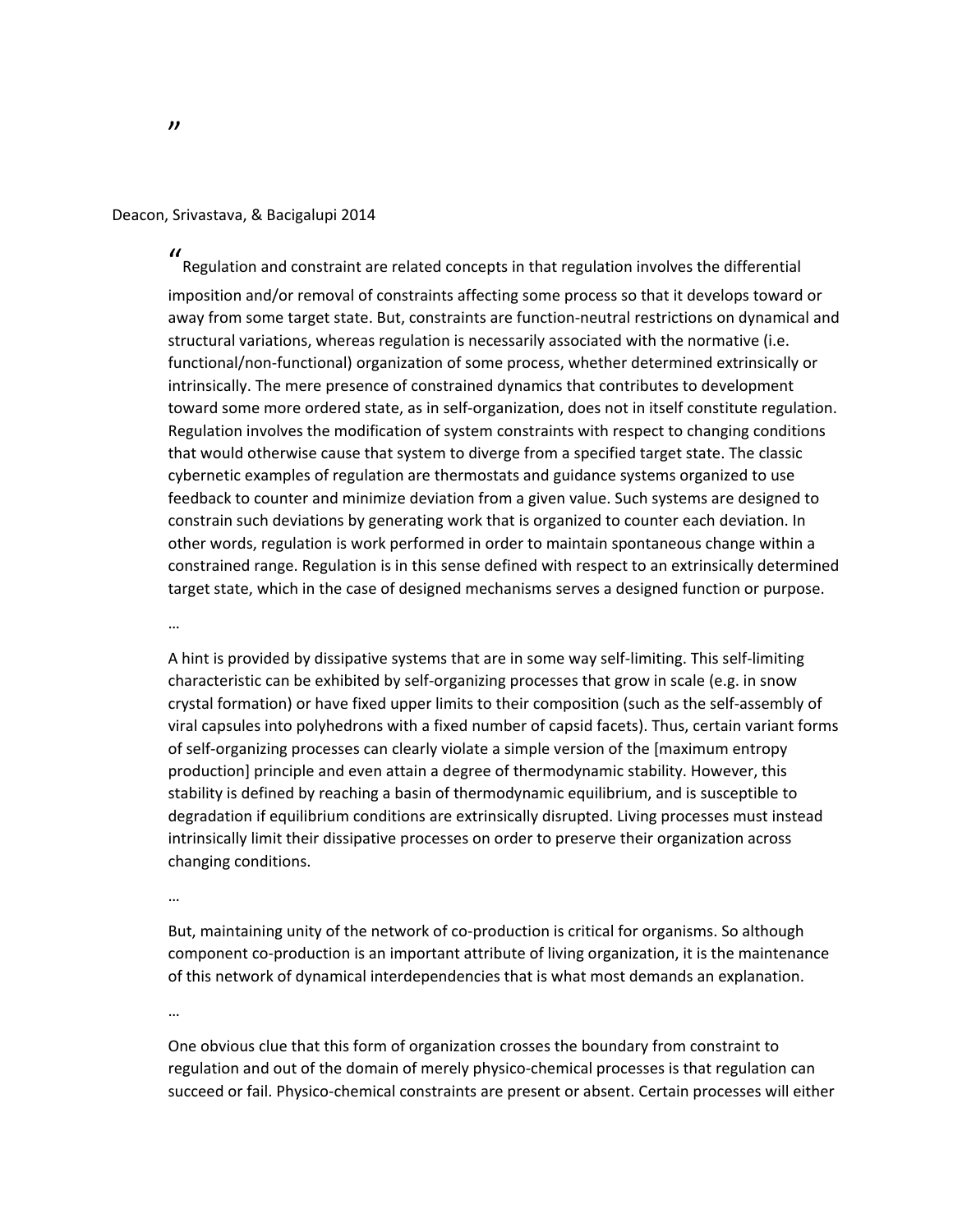occur or not as a result. Constraints per se, can neither fail nor succeed. They merely exist, because, for continuously dynamic inorganic processes there is no arbitrary "set point" or preferred state other than equilibrium. The autogen, however, illustrates just such a "set point" which simultaneously embodies the capacity to persist despite perturbation. This set point is effectively its completed inert form. An autogen can persist in this inert state indefinitely, unless sufficiently perturbed, at which time its preserved reconstitutive potential will tend to return it to that initial state, thereby preserving this potential. This set point is "remembered" even when environmental conditions are not conducive to its dynamical reconstitution. So an autogen is like a cybernetic regulator in this one respect: there is a target state that defines the target state toward which it tends to develop. Like a cybernetic regulator, an autogen's set point is maintained irrespective of the system's dynamical state. But unlike a designed cybernetic system, if an autogen is dissociated in a context lacking sufficient substrates or energy to drive its catalytic processes, this self-regulatory capacity will fail to be regenerated. Or if there has been an accidental molecular substitution in one of the component processes, the selfregulatory capacity may be degraded. Thus, an autogenic process is regulatory in a more complex self-directed way than is a designed cybernetic regulator. Its regulatory function is intrinsic to its very constitution.

 $\boldsymbol{\eta}$ 

#### Bickhard 2009

#### 2 Emergence and normativity

A process metaphysics forces explicit consideration of stabilities of (patterns of) process persistence through time cannot be assumed. There are at least two very broad classes of stabilities that I will consider, one of which is the foundation for the emergence of normativity in the form of normative function.

One kind of stability of process organization is that in which an instance of the organization remains stable unless some above-threshold amount of energy impinges on it. Such energy-well forms of stability constitute major portions of our world—a canonical example is an atom. Such stabilities can persist for cosmological durations. An important property of energy-well stabilities is that they can be isolated from their environments without disturbing that stability: they will happily go to thermodynamic equilibrium and remain in their "energy-well".

This property is in strong contrast to a second kind of stability of process organization: stabilities of processes that are far from thermodynamic equilibrium. Far from equilibrium processes cannot be isolated, else they go to equilibrium and cease to exist. The stability of a far from equilibrium form of process is dependent on its being maintained in its far from equilibrium condition. Such maintenance may often be accomplished from sources external to the process, such as pumps supplying a continuous flow of chemicals into a vat, perhaps for the sake of investigating the kinds of self-organization exhibited.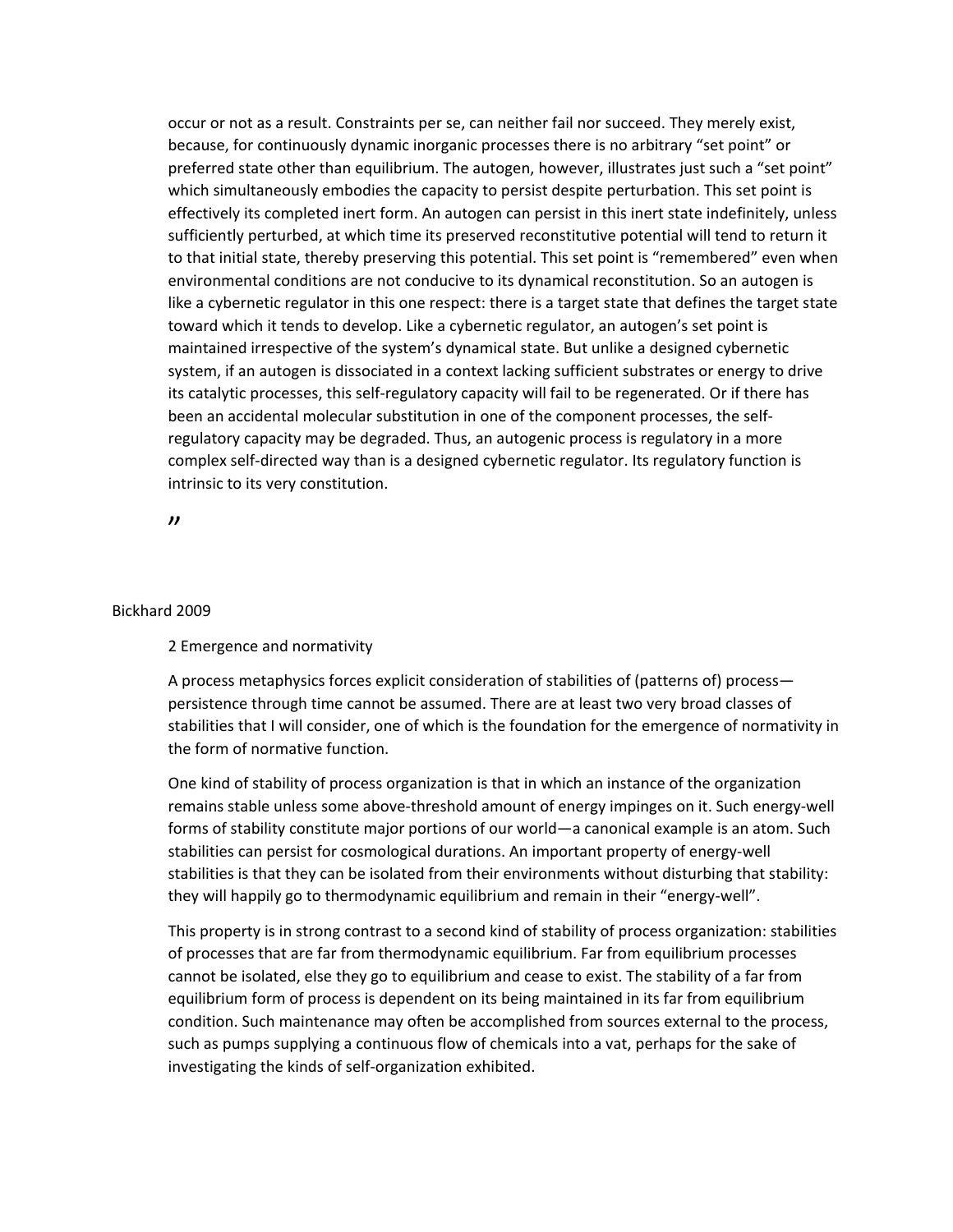Some kinds of processes, however, self-organize into forms that make contributions to their own stability. In that sense, they are self-maintenant. A candle flame serves as a canonical example. A candle flame maintains above combustion threshold temperature, induces convection, which brings in fresh oxygen and gets rid of waste, vaporizes wax in the wick for combustion, and melts wax in the candle so that it can percolate up the wick. A candle flame is self-maintenant in several senses.11

A candle flame, however, can only do one thing—burn. It has no options and cannot select among options. If it runs out of wax, for example, there are no alternatives that it has the capacity to select, that might correct this threat to its continued existence. More sophisticated self-maintenant systems, however, do have options and can make selections among them in accordance with changing conditions in their environments in order to correct or compensate for those changing conditions.

Such systems maintain the property of being self-maintenant through changes of conditions that may require different activities for self-maintenance in those differing conditions. In that sense, they are recursively self-maintenant—they maintain self-maintenance. Here a canonical example is Don Campbell's bacterium that can swim so long as it is headed up a sugar gradient, but tumble if it finds itself oriented down a sugar gradient (Campbell 1974, 1990). Swimming up a sugar gradient contributes to its self-maintenance, but swimming down a sugar gradient does not. The bacterium can differentiate, detect, the two conditions and select swimming or tumbling accordingly.

Self-maintenant and recursively self-maintenant systems constitute the low end, the simple end, of a graded hierarchy of forms of autonomy. They are autonomous in the sense of being able to recruit and manipulate (themselves in) their environments so as to (contribute to) maintain(ing) their own existence (Christensen and Bickhard 2002). In complex cases, this can be a recursive self-maintenance across vast ranges of potential environment—it is an unbounded (and partially ordered) hierarchy. All living systems are autonomous.

The difference between energy-well stabilities and autonomous stabilities turns on a fundamental asymmetry in their underlying thermodynamics. Energy-well systems do well when isolated, but autonomous systems cannot be isolated for long because they require maintenance of their far from equilibrium conditions. This thermodynamic asymmetry underlies an asymmetric emergence, and, in fact, an emergence of normativity in the form of normative function. Reversal of all three of the substance-metaphysics consequences mentioned above is involved here.

#### 2.1 Normative function

Far from equilibrium processes require maintenance in order to be stable, and such maintenance is functional relative to the stability of that system—it serves a function insofar as it contributes to that stability. This is the core notion of function.

Such contributions are functional relative to the process stability that they serve, to the maintenance of the existence that they help support. They are normative for that stability. They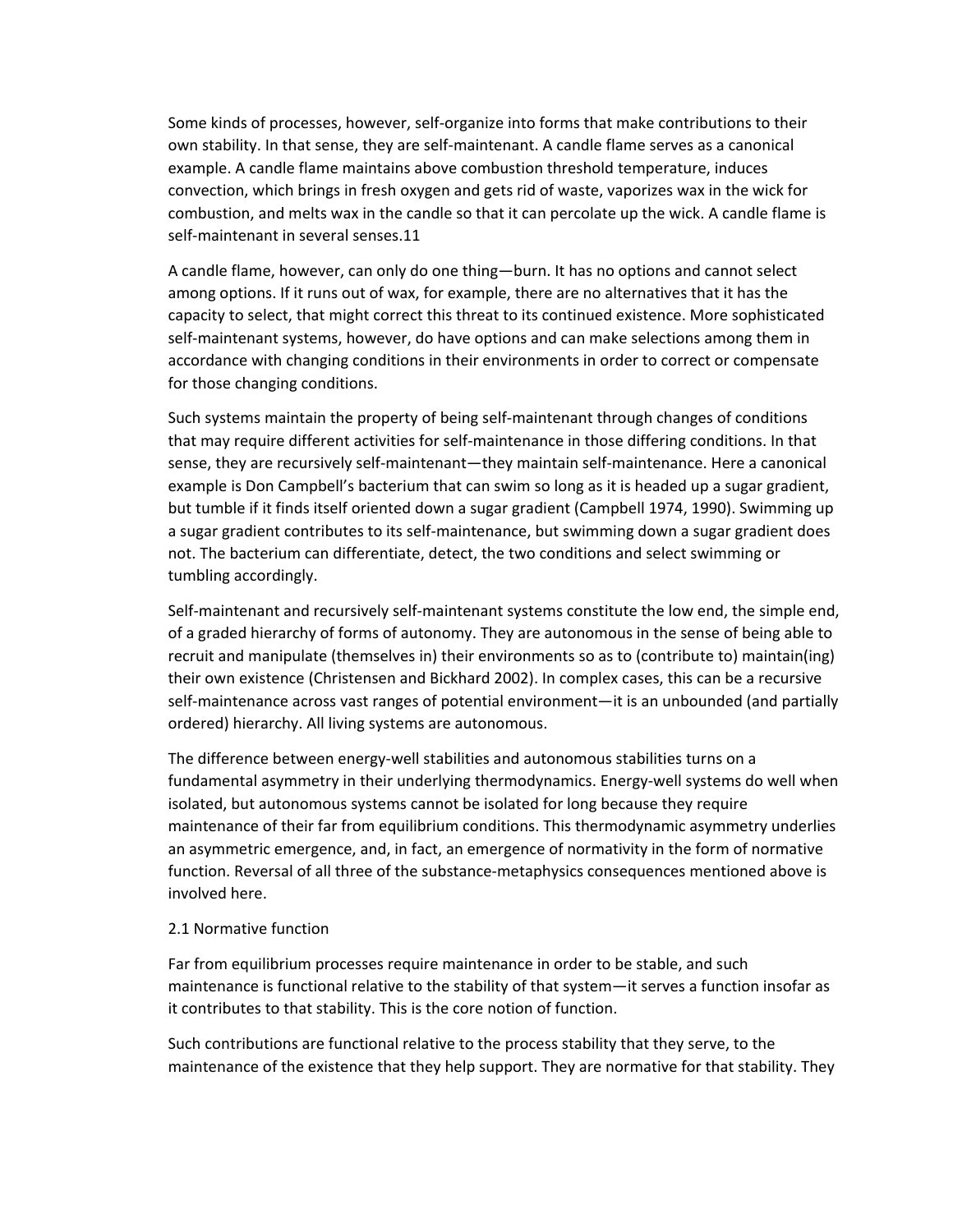help create and maintain a dynamic steady state, and are useful relative to that maintenance and creation.12

#### 2.2 Serving a function versus having a function

Another difference between etiological approaches to function and the autonomy model concerns what is taken to be the primary focus of explication. Etiological models focus on what it is to have a function, while the autonomy model focuses on what it is to serve a function. In either case, the second element of the pair requires further explication, but it makes a significant difference which is addressed first, primarily because that sets the bounds of the overarching framework within which to develop further explications. At issue is which is the conceptual genus within which the other can be explicated as a (derived) species.

In the etiological case, serving a function happens just when something that has a function succeeds in accomplishing the consequences that satisfy its function. A kidney serves the function of filtering blood when it in fact filters blood, and does so because it has the function of filtering blood. Note that, in this framework, no function can be served unless something has that function.

It requires a little more work to understand having a function in terms of serving a function though what is required turns out to be of central importance for modeling other phenomena as well—but one advantage of taking "serve a function" as the focus of explication is immediate: functions can be served even if nothing has those functions. This opens functionality to a much broader realm of phenomena, and is, therefore, a more natural framework for modeling function.

### 2.2.1 Functional presuppositions: the autonomy model of having a function

The existence and maintenance of an autonomous system requires that particular functions be served, that particular self-maintenant contributions be accomplished. The specifics of such requirements will vary depending on the nature of the autonomous processes, but the far from equilibrium nature of the processes requires that that nature be maintained, and, therefore, that functions be served.

The successful serving of a function for some organism by a sub-process or part of that organism may depend on other conditions holding. Such other conditions can be of various kinds and take various forms. They may, for example, be environmental and ambient, such as that the atmosphere contain sufficient oxygen. Of particular importance here is that they might be conditions that are themselves created or maintained by other sub-processes or parts of the organism. The creation or maintenance of those conditions, therefore, is itself serving a function—the function of supporting the serving of further functions by subsequent processes and parts.

It is the converse of this relationship that I wish to focus on here: the serving of one function by some process or part may require, and, in that sense, presuppose, that other conditions hold. Insofar as those other conditions are created or maintained by some other process or part of the organism, the first process or part functionally presupposes that the second is successfully serving its function. It is a functional presupposition in that the first function cannot be served